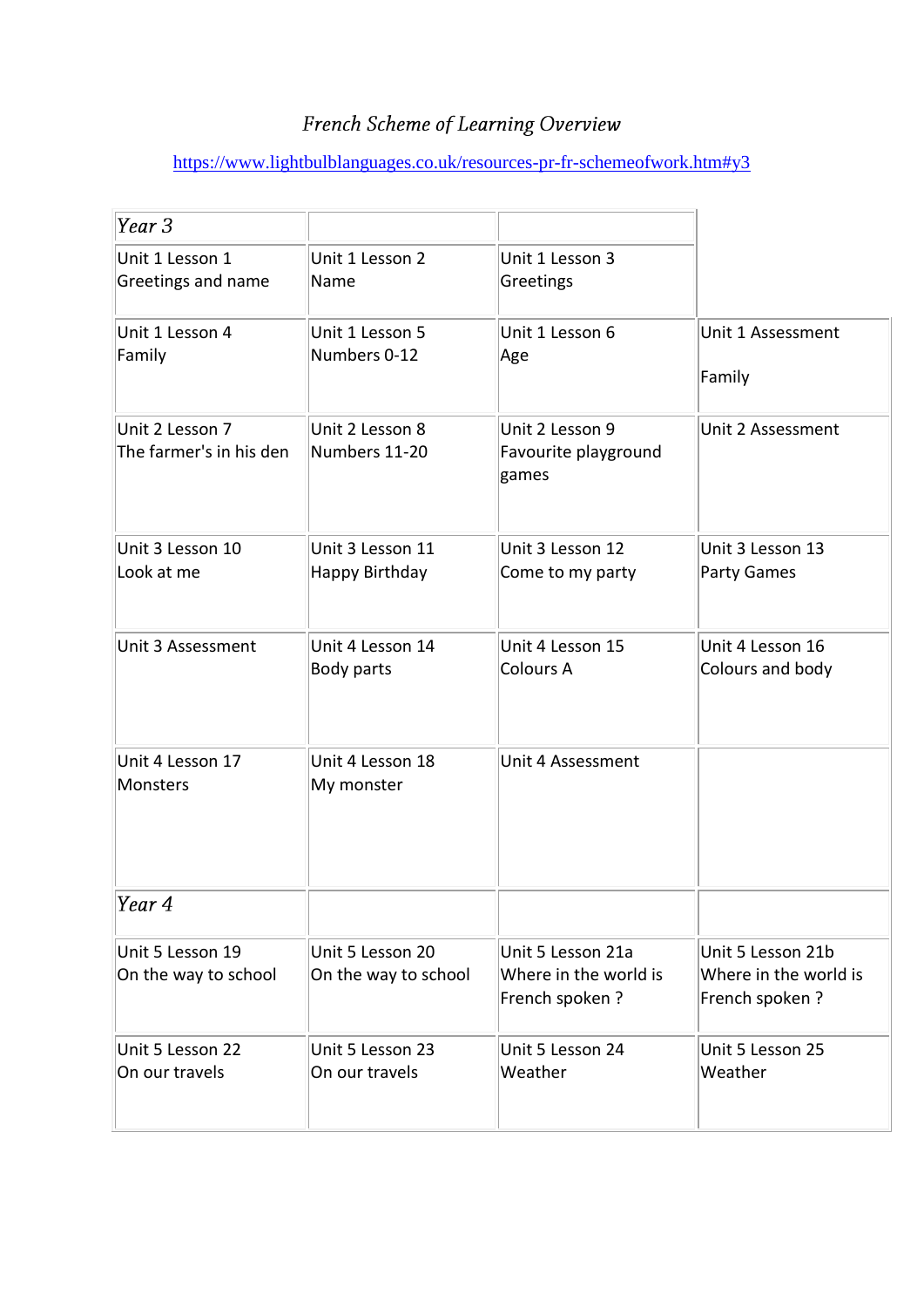| Unit 5 Lesson 26                            | Unit 5 Lesson 27                            | Unit 6 Lesson 28                                  | Unit 6 Lesson 29                                       |
|---------------------------------------------|---------------------------------------------|---------------------------------------------------|--------------------------------------------------------|
| Numbers 21-30                               | Dates                                       | Grandmère Denise                                  | L'argent de poche                                      |
| Unit 6 Lesson 30                            | Unit 6 Lesson 31                            | Unit 6 Lesson 32                                  | Unit 7 Lesson 33                                       |
| Likes and dislikes                          | C'est combien ?                             | Toy advert                                        | Our sporting lives                                     |
| Unit 7 Lesson 34                            | Unit 7 Lesson 35                            | Unit 7 Lesson 36                                  | Unit 8 Lesson 37                                       |
| Diary of activities                         | Our sporting lives                          | Healthy eating                                    | The four friends                                       |
| Unit 8 Lesson 38<br>The four friends        | Unit 8 Lesson 39<br>The four friends        | Unit 9 Lesson 40<br>Meet the animals              | Unit 9 Lesson 41<br>Meet the animals -<br>phonic focus |
| Unit 9 Lesson 42                            | Unit 9 Lesson 43                            | Unit 9 Lesson 44                                  |                                                        |
| Animal sounds                               | Animal habitats                             | Animal descriptions                               |                                                        |
| Year 5                                      |                                             |                                                   |                                                        |
| Unit 10 Lesson 45                           | Unit 10 Lesson 46                           | Unit 10 Lesson 47                                 | Unit 10 Lesson 48                                      |
| Alphabet                                    | Places in the locality                      | Journey to school                                 | More journey to school                                 |
| Unit 10 Lesson 49                           | Unit 11 Lesson 50                           | Unit 11 Lesson 51                                 | Unit 11 Lesson 52                                      |
| <b>Directions</b>                           | Celebrations                                | Lunchtime                                         | <b>Food likes and dislikes</b>                         |
| Unit 11 Lesson 53                           | Unit 11 Lesson 54                           | Unit 12 Lesson 55                                 | Unit 12 Lesson 56                                      |
| <b>Building sentences</b>                   | Food for a celebration                      | Introducing the planets                           | Describing the planets                                 |
| Unit 12 Lesson 57<br>Describing the planets | Unit 12 Lesson 58<br>Distances from the sun | Unit 12 Lesson 59<br>Making compound<br>sentences | Unit 12 Lesson 60<br>Preparing a<br>presentation       |
| Unit 13 Lesson 61                           | Unit 13 Lesson 62                           | Unit 13 Lesson 63                                 | Unit 13 Lesson 64                                      |
| Months and seasons                          | Weather and seasons                         | Joining in a poem                                 | Seasonal colours                                       |